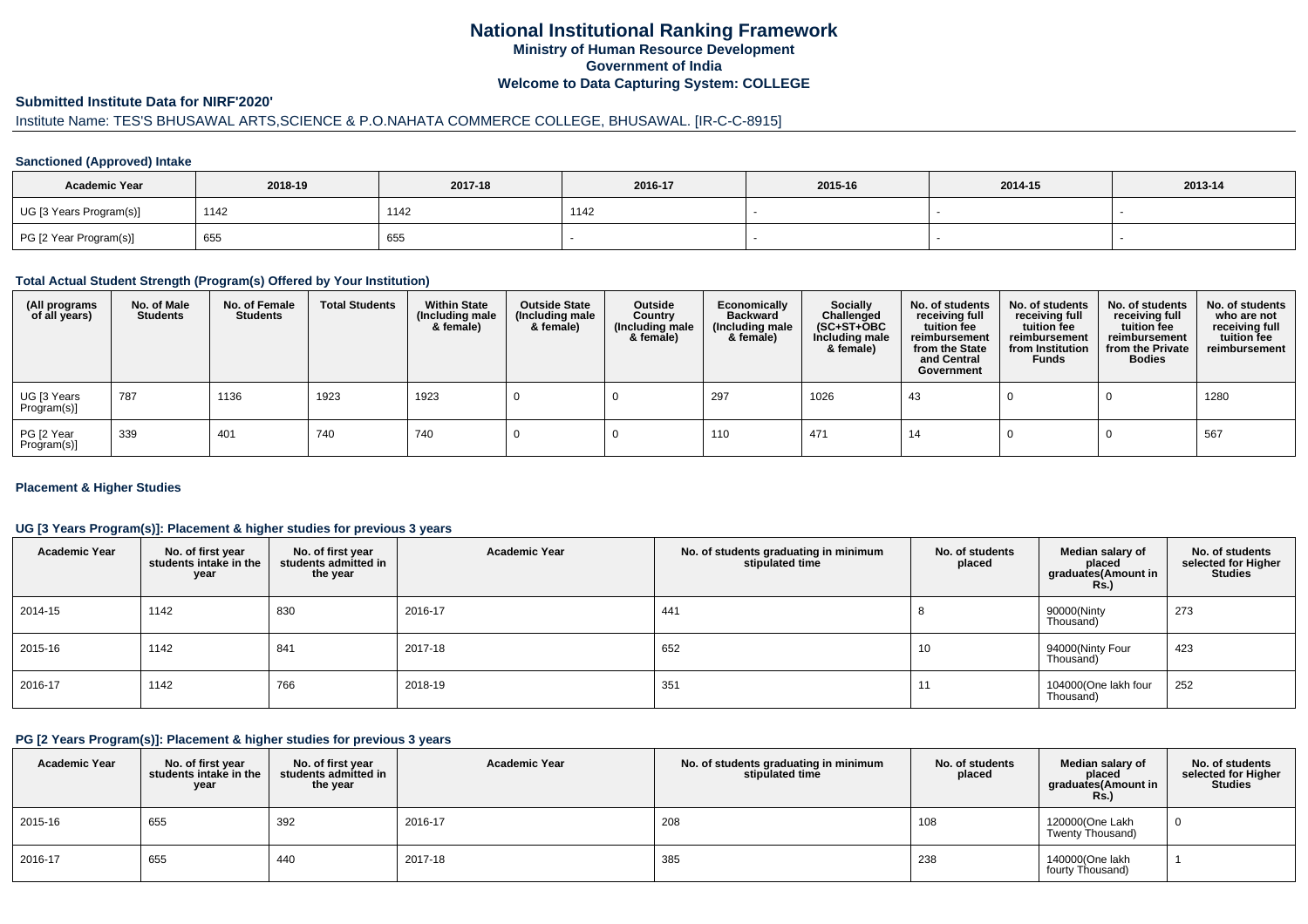| 2017-18 | 655 |  | 2018-19 | $\sim$<br>202 |  | . Jne<br>: Іал<br>five thousand) |  |
|---------|-----|--|---------|---------------|--|----------------------------------|--|
|---------|-----|--|---------|---------------|--|----------------------------------|--|

### **Financial Resources: Utilised Amount for the Capital expenditure for previous 3 years**

| <b>Academic Year</b>                                                                            | 2018-19                                                                        | 2017-18                                                                                              | 2016-17                                                                |  |
|-------------------------------------------------------------------------------------------------|--------------------------------------------------------------------------------|------------------------------------------------------------------------------------------------------|------------------------------------------------------------------------|--|
|                                                                                                 | <b>Utilised Amount</b>                                                         | <b>Utilised Amount</b>                                                                               | <b>Utilised Amount</b>                                                 |  |
|                                                                                                 |                                                                                | Annual Capital Expenditure on Academic Activities and Resources (excluding expenditure on buildings) |                                                                        |  |
| Library                                                                                         | 32165 (Thirty Two Thousand One Hundred Sixty Five)                             | 50480 (Fifty Thousand Four Hundred Eighty)                                                           | 68950 (Sixty Eight Thousand Nine Hundred Fifty)                        |  |
| New Equipment for Laboratories                                                                  | 7026636 (Seventy Lakh Twenty Six Thousand Six Hundred<br>Thirty Six)           | 537635 (Five Lakh Thirty Seven Thousand Six Hundred Thirty<br>Five )                                 | 361252 (Three Lakh Sixty One Thousand Two Hundred Fifty<br>Two)        |  |
| Other expenditure on creation of Capital Assets (excluding<br>expenditure on Land and Building) | 5338478 (Fifty Three Lakh Thirty Eight Thousand Four<br>Hundred Seventy Eight) | 5649832 (Fifty Six Lakh Forty Nine Thousand Eight Hundred<br>Thirty Two)                             | 5083137 (Fifty Lakh Eighty Three Thousand One Hundred<br>Thirty Seven) |  |

### **Financial Resources: Utilised Amount for the Operational expenditure for previous 3 years**

| <b>Academic Year</b>                                                                                                                                                                           | 2018-19                                                                                | 2017-18                                                                                      | 2016-17                                                                                  |  |
|------------------------------------------------------------------------------------------------------------------------------------------------------------------------------------------------|----------------------------------------------------------------------------------------|----------------------------------------------------------------------------------------------|------------------------------------------------------------------------------------------|--|
|                                                                                                                                                                                                | <b>Utilised Amount</b>                                                                 | <b>Utilised Amount</b>                                                                       | <b>Utilised Amount</b>                                                                   |  |
|                                                                                                                                                                                                |                                                                                        | <b>Annual Operational Expenditure</b>                                                        |                                                                                          |  |
| Salaries (Teaching and Non Teaching staff)                                                                                                                                                     | 98355411 (NINE CRORE EIGHTY THREE LAKH FIFTY FIVE<br>THOUSAND FOUR HUNDRED AND ELEVEN) | 93363448 (NINE CRORE THIRTY THREE LAKH SIXTY<br>THREE THOUSAND FOUR HUNDRED AND FORTY EIGHT) | 91862797 (NINE CRORE EIGHTEEN LAKH SIXTY TWO<br>THOUSAND SEVEN HUNDRED AND NINETY SEVEN) |  |
| Maintenance of Academic Infrastructure or consumables and<br>other running expenditures(excluding maintenance of hostels<br>and allied services, rent of the building, depreciation cost, etc) | 241919 (TWO LAKH FORTY ONE THOUSAND NINE<br>HUNDRÈD AND NINETEEN)                      | 96763 (NINETY SIX THOUSAND SEVEN HUNDRED AND<br>SIXTY THREE)                                 | 1491664 (FOURTEEN LAKH NINETY ONE THOUSAND SIX<br>HUNDRED AND SIXTY FOUR)                |  |
| Seminars/Conferences/Workshops                                                                                                                                                                 | 31068 (THIRTY ONE THOUSAND AND SIXTY EIGHT)                                            | 95997 (NINETY FIVE THOUSAND NINE HUNDRED AND<br>NINETÝ SEVEN)                                | 39785 (THIRTY NINE THOUSAND SEVEN HUNDRED AND<br>EIGHTÝ FIVE)                            |  |

## **PCS Facilities: Facilities of physically challenged students**

| 1. Do your institution buildings have Lifts/Ramps?                                                                                                        | Yes, less than 40% of the buildings |
|-----------------------------------------------------------------------------------------------------------------------------------------------------------|-------------------------------------|
| 2. Do your institution have provision for walking aids, includingwheelchairs and transportation from one building to another for<br>handicapped students? | Yes                                 |
| 3. Do your institution buildings have specially designed toilets for handicapped students?                                                                | Yes, less than 40% of the buildings |

### **Awards Details**

|                | government agencies in the previous academic year 2018-19 |                             | 1. How many faculty member of your institution have received highly reputed national/international awards/recognition from central |                                       |                                          |                            |                              |                               |                              |
|----------------|-----------------------------------------------------------|-----------------------------|------------------------------------------------------------------------------------------------------------------------------------|---------------------------------------|------------------------------------------|----------------------------|------------------------------|-------------------------------|------------------------------|
| Srno           | Name of the Faculty                                       | Name of the Award           | Name of the Central<br>government<br>agency/international<br>agencies from where<br>award has been<br>received                     | Address of the<br>Agency giving award | <b>Contact Email ID of</b><br>the Agency | Year of receiving<br>award | Email ID of the<br>faculty   | Contact no, of the<br>faculty | Is it<br>Fellowship?(Yes/No) |
|                | Ninu Nathu Zope                                           | Bharat Vidya Ratna<br>Award | <b>International Business</b><br>Council                                                                                           | New Delhi                             | ibc2985@gmail.com                        | 2018                       | ninuzope@rediffmail.c<br>om. | 9190496226                    | No                           |
| $\overline{2}$ | Gajendra Ramdas<br>Wani                                   | The Bharat Jyoti<br>Purskar | Best Citizen Publishing  <br>House                                                                                                 | New Delhi                             | bestcitizenpublishingho<br>use@gmail.com | 2018                       | qajuwani03@gmail.co          | 9226826992                    | No                           |
|                |                                                           |                             | 2. How many students of your institution have won international awards in the previous academic year 2018-19                       |                                       |                                          |                            |                              |                               |                              |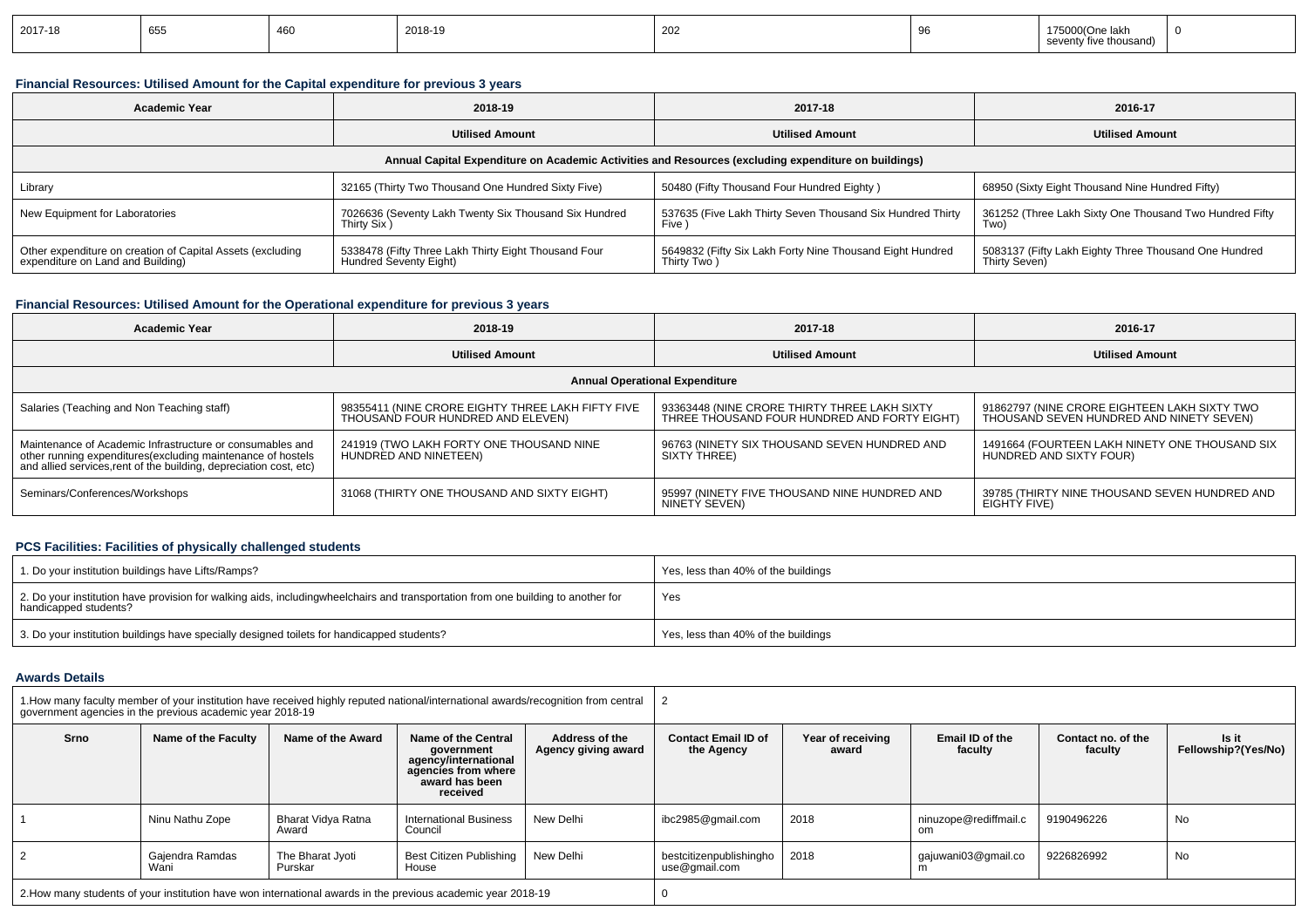### **Faculty Details**

| Srno            | Name                          | Age | <b>Designation</b>     | Gender | Qualification | <b>Experience (In</b><br>Months) | <b>Is Associated</b><br><b>Last Year</b> | Currently<br>working with<br>institution? | <b>Joining Date</b> | <b>Leaving Date</b>      | <b>Association type</b> |
|-----------------|-------------------------------|-----|------------------------|--------|---------------|----------------------------------|------------------------------------------|-------------------------------------------|---------------------|--------------------------|-------------------------|
| $\overline{1}$  | Prof Harshal V<br>Patil       | 33  | Assistant<br>Professor | Male   | <b>MCA</b>    | 132                              | Yes                                      | Yes                                       | 15-06-2010          | --                       | Regular                 |
| $\overline{2}$  | Dr Sunil Vasant<br>patil      | 54  | Associate<br>Professor | Male   | Ph.D          | 384                              | Yes                                      | Yes                                       | 23-08-1988          | $\overline{\phantom{a}}$ | Regular                 |
| 3               | Prof Dipak<br>Namdeo Patil    | 39  | Assistant<br>Professor | Male   | <b>SET</b>    | 192                              | Yes                                      | Yes                                       | 23-02-2008          | $\overline{\phantom{a}}$ | Regular                 |
| 4               | Dr Jibhau Fula<br>Patil       | 54  | Associate<br>Professor | Male   | Ph.D          | 324                              | Yes                                      | Yes                                       | 20-08-1992          | --                       | Regular                 |
| $5\phantom{.0}$ | Prof Sahebrao<br>Kisan Rathod | 40  | Assistant<br>Professor | Male   | M. Phil       | 120                              | Yes                                      | Yes                                       | 26-08-2009          | $\overline{\phantom{a}}$ | Regular                 |
| 6               | Prof Vilas<br>Dhondulal Jain  | 54  | Associate<br>Professor | Male   | M.Sc.         | 372                              | Yes                                      | Yes                                       | 23-11-1988          | --                       | Regular                 |
| $\overline{7}$  | Dr Narendra S<br>Patil        | 54  | Associate<br>Professor | Male   | Ph.D          | 324                              | Yes                                      | Yes                                       | 21-07-1992          | --                       | Regular                 |
| 8               | Prof Sudhir N<br>Nehate       | 58  | Associate<br>Professor | Male   | M. Phil       | 408                              | Yes                                      | Yes                                       | 19-02-1985          | $\overline{\phantom{a}}$ | Regular                 |
| 9               | Dr Yadav K<br>Chaudhari       | 57  | Associate<br>Professor | Male   | Ph.D          | 384                              | Yes                                      | Yes                                       | 24-06-1987          | --                       | Regular                 |
| 10              | Prof Ashok Hari<br>Patil      | 57  | Associate<br>Professor | Male   | M. Phil       | 384                              | Yes                                      | Yes                                       | 10-10-1987          | --                       | Regular                 |
| 11              | Prof Ravindra R<br>Patil      | 55  | Associate<br>Professor | Male   | M. Phil       | 384                              | Yes                                      | Yes                                       | 31-07-1987          | --                       | Regular                 |
| 12              | Prof Eknath Gopal<br>Nehate   | 54  | Associate<br>Professor | Male   | M.Sc.         | 372                              | Yes                                      | Yes                                       | 25-08-1988          | --                       | Regular                 |
| 13              | Dr Akoshgir D<br>Goswami      | 55  | Associate<br>Professor | Male   | Ph.D          | 348                              | Yes                                      | Yes                                       | 01-08-1990          | --                       | Regular                 |
| 14              | Prof Vinod G<br>Kochure       | 58  | Associate<br>Professor | Male   | <b>SET</b>    | 348                              | Yes                                      | Yes                                       | 04-08-1990          | --                       | Regular                 |
| 15              | Dr Deepak K<br>Hiwarale       | 56  | Associate<br>Professor | Male   | Ph.D          | 348                              | Yes                                      | Yes                                       | 14-08-1990          | --                       | Regular                 |
| 16              | Dr N E Bhangale               | 56  | Associate<br>Professor | Male   | Ph.D          | 168                              | Yes                                      | Yes                                       | 27-10-2005          | --                       | Regular                 |
| 17              | Dr Khivaiyya K<br>Ahire       | 53  | Professor              | Male   | Ph.D          | 336                              | Yes                                      | Yes                                       | 01-08-1991          | --                       | Regular                 |
| 18              | Prof Vasantrao P<br>Ladhe     | 56  | Assistant<br>Professor | Male   | SET           | 132                              | Yes                                      | Yes                                       | 17-06-2008          |                          | Regular                 |
| 19              | Dr Pramod A Ahire             | 49  | Assistant<br>Professor | Male   | Ph.D          | 288                              | Yes                                      | Yes                                       | 21-08-1995          | $\sim$                   | Regular                 |
| 20              | Dr Subhash P<br>Zanke         | 47  | Assistant<br>Professor | Male   | Ph.D          | 288                              | Yes                                      | Yes                                       | 11-09-1995          | $\sim$                   | Regular                 |
| 21              | Prof Sandesh T<br>Dhum        | 50  | Assistant<br>Professor | Male   | M.A           | 276                              | Yes                                      | Yes                                       | 18-10-1996          | $\sim$                   | Regular                 |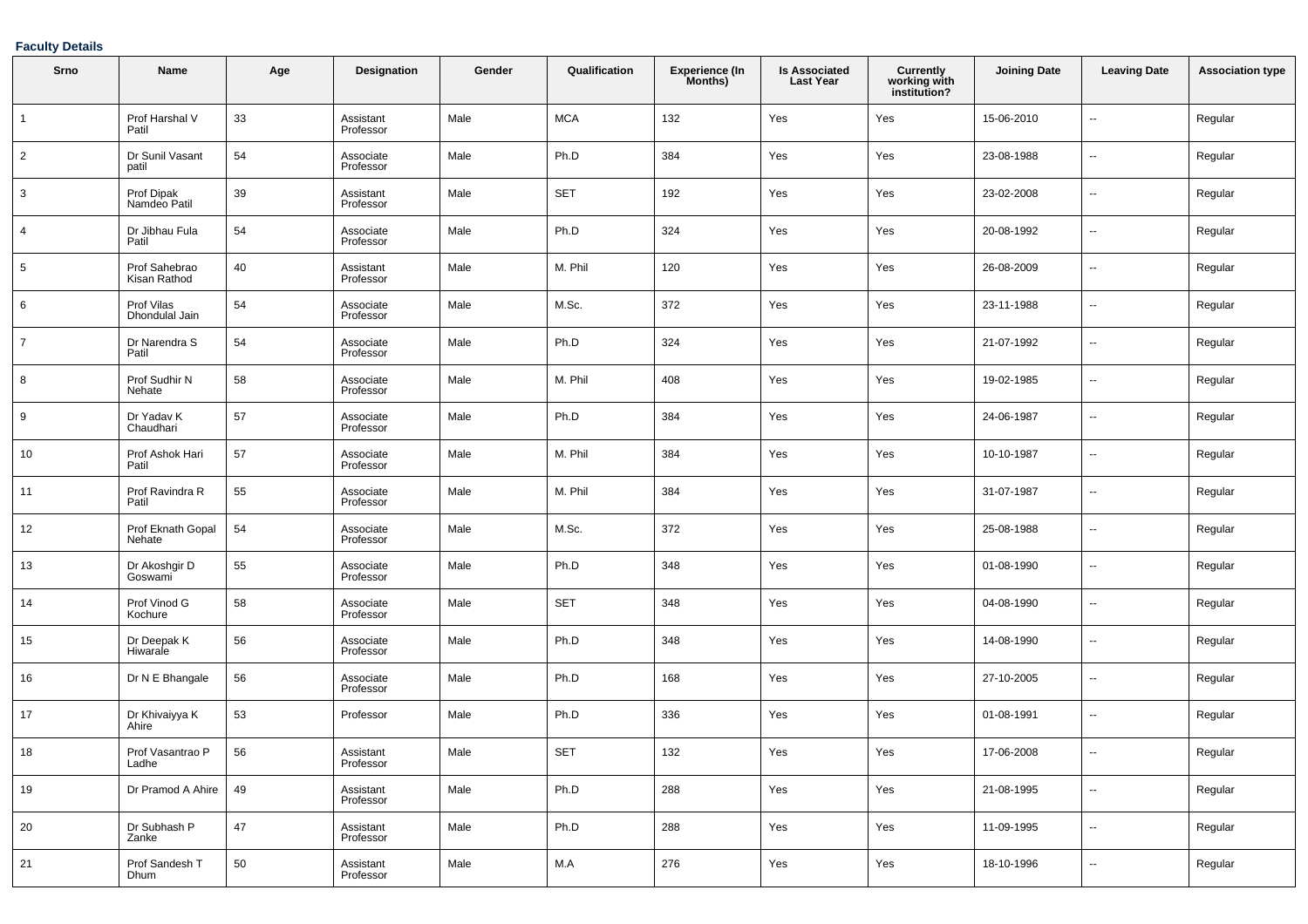| 22 | Dr Gajendra R<br>Wani        | 48 | Associate<br>Professor                              | Male   | Ph.D       | 288 | Yes | Yes | 21-08-1995 | $\sim$         | Regular |
|----|------------------------------|----|-----------------------------------------------------|--------|------------|-----|-----|-----|------------|----------------|---------|
| 23 | Dr Bhojaraj H<br>Barhate     | 52 | Other                                               | Male   | Ph.D       | 288 | Yes | Yes | 01-09-1995 | $\sim$         | Regular |
| 24 | Dr Pravin K Patil            | 57 | Assistant<br>Professor                              | Male   | Ph.D       | 108 | Yes | Yes | 25-11-2005 | $\sim$         | Regular |
| 25 | Dr Raghava Das<br>Gorle      | 58 | Assistant<br>Professor                              | Male   | Ph.D       | 336 | Yes | Yes | 11-02-1991 | $\sim$         | Regular |
| 26 | Prof Kalyansingh<br>P Patil  | 50 | Assistant<br>Professor                              | Male   | M. Phil    | 120 | Yes | Yes | 01-07-2009 | $\sim$         | Regular |
| 27 | Dr Anand V<br>Upadhyay       | 39 | Other                                               | Male   | Ph.D       | 132 | No  | Yes | 27-02-2008 | н.             | Regular |
| 28 | Dr Vidya A Patil             | 49 | Assistant<br>Professor                              | Female | Ph.D       | 312 | Yes | Yes | 27-08-1993 | $\sim$         | Regular |
| 29 | Prof Anil J Hiwale           | 36 | Assistant<br>Professor                              | Male   | <b>NET</b> | 120 | Yes | Yes | 26-08-2009 | $\sim$         | Regular |
| 30 | Dr Prafull H Ingole          | 35 | Assistant<br>Professor                              | Male   | Ph.D       | 120 | Yes | Yes | 26-08-2009 | $\sim$         | Regular |
| 31 | Dr Rajendra S<br>Nadekar     | 35 | Assistant<br>Professor                              | Male   | Ph.D       | 120 | Yes | Yes | 26-08-2009 | $\sim$         | Regular |
| 32 | Prof Ashish P<br>Nawghare    | 38 | Assistant<br>Professor                              | Male   | <b>NET</b> | 120 | Yes | Yes | 28-10-2009 | $\sim$         | Regular |
| 33 | Prof Vilas A<br>Solunke      | 40 | Assistant<br>Professor                              | Male   | <b>NET</b> | 96  | Yes | Yes | 16-06-2015 | $\sim$         | Regular |
| 34 | Dr Mamataben C<br>Patil      | 37 | Assistant<br>Professor                              | Female | Ph.D       | 96  | Yes | Yes | 16-06-2011 | --             | Regular |
| 35 | Dr Dattatraya M<br>Tekade    | 55 | Assistant<br>Professor                              | Male   | Ph.D       | 120 | Yes | Yes | 28-07-2009 | $\sim$         | Regular |
| 36 | Dr Smita Sanjay<br>Chaudhari | 50 | Assistant<br>Professor                              | Female | Ph.D       | 312 | Yes | Yes | 05-08-1993 | --             | Regular |
| 37 | Dr Kiran A Warke             | 43 | Assistant<br>Professor                              | Male   | Ph.D       | 96  | Yes | Yes | 15-06-2011 | ш.             | Regular |
| 38 | Dr Rekha P<br>Gajare         | 59 | Associate<br>Professor                              | Female | Ph.D       | 276 | Yes | Yes | 18-10-1996 | --             | Regular |
| 39 | Dr Gouri M Patil             | 44 | Assistant<br>Professor                              | Female | Ph.D       | 120 | Yes | Yes | 26-08-2009 | --             | Regular |
| 40 | Dr Minakshi V<br>Waykole     | 58 | Dean / Principal /<br>Director / Vice<br>Chancellor | Female | Ph.D       | 180 | Yes | Yes | 12-08-2004 | $\overline{a}$ | Regular |
| 41 | Dr Rashmi<br>Sharma          | 50 | Assistant<br>Professor                              | Female | Ph.D       | 108 | Yes | Yes | 23-06-2011 | $\sim$         | Regular |
| 42 | Prof Smita N<br>Bendale      | 30 | Assistant<br>Professor                              | Female | <b>SET</b> | 72  | Yes | Yes | 17-07-2013 | $\sim$         | Regular |
| 43 | Prof Bhushan M<br>Chaudhari  | 32 | Assistant<br>Professor                              | Male   | <b>SET</b> | 72  | Yes | Yes | 17-07-2013 | $\sim$         | Regular |
| 44 | Dr Rupali D<br>Chaudhari     | 38 | Assistant<br>Professor                              | Female | Ph.D       | 72  | Yes | Yes | 17-07-2013 | $\sim$         | Regular |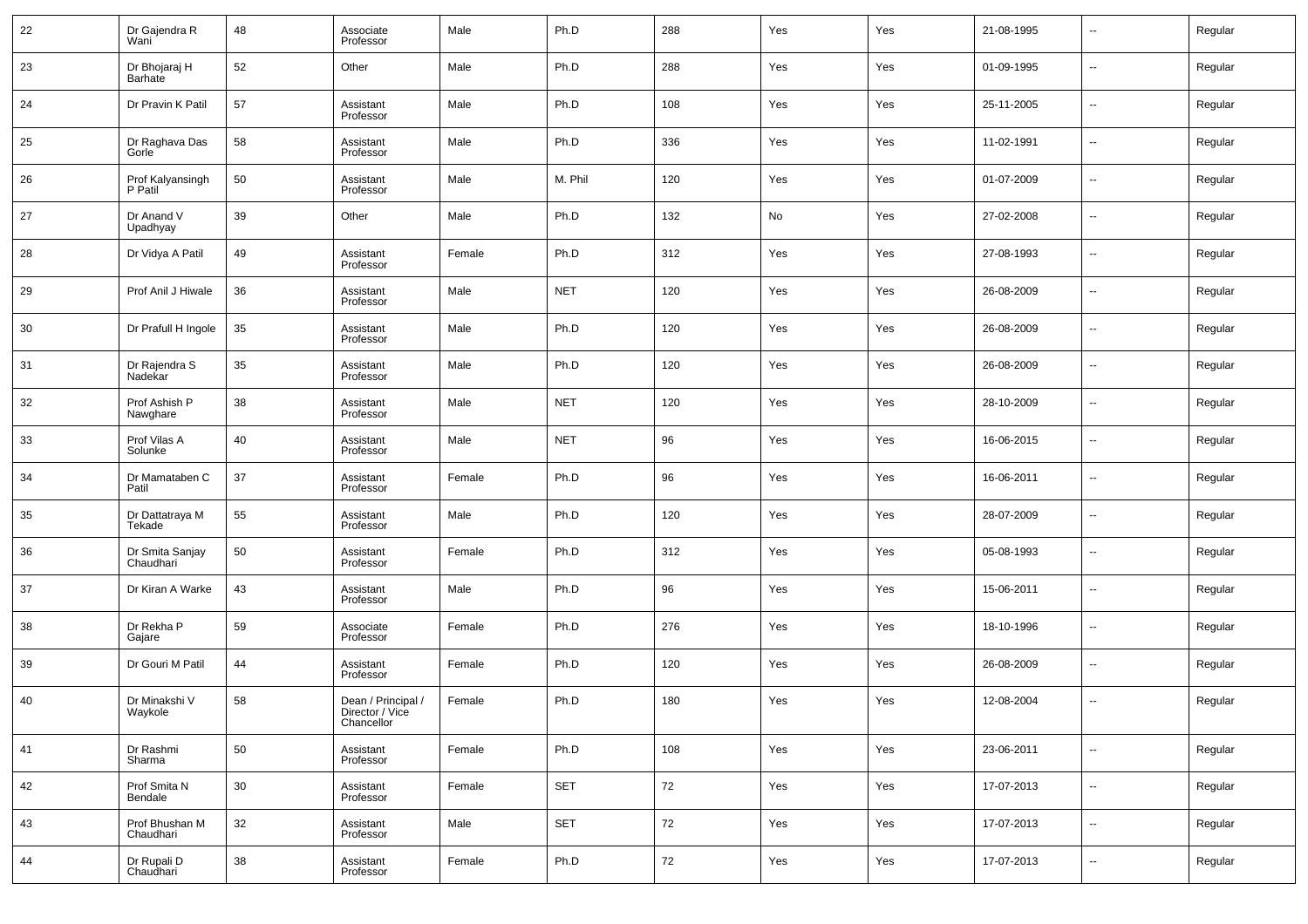| 45 | Dr Sachin D Yeole                  | 34 | Assistant<br>Professor | Male   | Ph.D       | 60                | Yes | Yes | 01-12-2016 | $\sim$                   | Regular                |
|----|------------------------------------|----|------------------------|--------|------------|-------------------|-----|-----|------------|--------------------------|------------------------|
| 46 | Dr Vilas N Mahire                  | 29 | Assistant<br>Professor | Male   | Ph.D       | 60                | Yes | Yes | 01-12-2016 | $\overline{\phantom{a}}$ | Regular                |
| 47 | Dr Manoj J Jadhav                  | 34 | Assistant<br>Professor | Male   | Ph.D       | 60                | Yes | Yes | 01-12-2016 | $\overline{\phantom{a}}$ | Regular                |
| 48 | Dr Umesh A<br>Fegade               | 34 | Assistant<br>Professor | Male   | Ph.D       | 120               | Yes | Yes | 13-07-2017 | $\sim$                   | Regular                |
| 49 | Prof Archana P<br><b>Bhalerao</b>  | 36 | Assistant<br>Professor | Female | <b>MCA</b> | 120               | Yes | Yes | 01-08-2009 | $\overline{\phantom{a}}$ | Adhoc /<br>Contractual |
| 50 | Prof Vaishali Arun<br>Patil        | 26 | Assistant<br>Professor | Female | M.Sc.      | 60                | Yes | Yes | 01-07-2015 | $\sim$                   | Adhoc /<br>Contractual |
| 51 | Prof Lubdha M<br>Bendale           | 25 | Assistant<br>Professor | Female | M.Sc.      | 36                | Yes | Yes | 01-07-2016 | $\overline{\phantom{a}}$ | Adhoc /<br>Contractual |
| 52 | Prof Pooja Aniket<br>Rathi         | 29 | Assistant<br>Professor | Female | <b>MCA</b> | 24                | Yes | Yes | 13-07-2017 | $\sim$                   | Adhoc /<br>Contractual |
| 53 | Prof Sanjeevani v<br>Wagh          | 26 | Assistant<br>Professor | Female | M.Sc.      | 24                | Yes | Yes | 13-07-2017 | $\overline{\phantom{a}}$ | Adhoc /<br>Contractual |
| 54 | Prof Khushboo P<br><b>Bhole</b>    | 24 | Assistant<br>Professor | Female | M.Sc.      | 12                | Yes | Yes | 06-07-2018 | $\overline{\phantom{a}}$ | Adhoc /<br>Contractual |
| 55 | Prof Bhagyashri S<br>Patil         | 25 | Assistant<br>Professor | Female | M.Sc.      | 12                | Yes | Yes | 06-07-2018 | $\overline{\phantom{a}}$ | Adhoc /<br>Contractual |
| 56 | Prof Riya A<br>Agrawal             | 25 | Assistant<br>Professor | Female | M.Sc.      | 12                | Yes | Yes | 01-08-2018 | $\overline{\phantom{a}}$ | Adhoc /<br>Contractual |
| 57 | prof Priyanka Y<br>Warake          | 27 | Assistant<br>Professor | Female | M.COM      | 24                | Yes | Yes | 01-07-2017 | ш.                       | Adhoc /<br>Contractual |
| 58 | Prof Snehal Sunil<br>Bharambe      | 23 | Assistant<br>Professor | Female | M.Sc.      | 12                | Yes | Yes | 01-07-2018 | $\overline{\phantom{a}}$ | Adhoc /<br>Contractual |
| 59 | prof Kajal<br>Kashinath Warake     | 23 | Assistant<br>Professor | Female | M.Sc.      | 12                | Yes | Yes | 01-07-2018 | н.                       | Adhoc /<br>Contractual |
| 60 | Prof Sayali<br>Prakash<br>Bharambe | 24 | Assistant<br>Professor | Female | M.Sc.      | 12                | Yes | Yes | 01-07-2018 | --                       | Adhoc /<br>Contractual |
| 61 | Dr Sushma<br>Vishvaratna Tayde     | 45 | Assistant<br>Professor | Female | Ph.D       | 72                | Yes | Yes | 05-09-2018 | $\overline{\phantom{a}}$ | Adhoc /<br>Contractual |
| 62 | Prof C H Sarode                    | 36 | Assistant<br>Professor | Male   | <b>SET</b> | 12                | Yes | Yes | 02-07-2018 | $\overline{\phantom{a}}$ | Adhoc /<br>Contractual |
| 63 | Prof Nilima S Patil                | 43 | Assistant<br>Professor | Female | M.Sc.      | 12                | Yes | Yes | 02-07-2018 |                          | Adhoc /<br>Contractual |
| 64 | Prof J P Adokar                    | 42 | Assistant<br>Professor | Male   | M.A        | 12                | Yes | Yes | 02-07-2018 | $\overline{\phantom{a}}$ | Adhoc /<br>Contractual |
| 65 | Prof P V Patil                     | 39 | Assistant<br>Professor | Male   | M.A        | $12 \overline{ }$ | Yes | Yes | 02-07-2018 | $\overline{\phantom{a}}$ | Adhoc /<br>Contractual |
| 66 | Prof N N Zope                      | 41 | Assistant<br>Professor | Male   | M.A        | 12                | Yes | Yes | 02-07-2018 | $\overline{\phantom{a}}$ | Adhoc /<br>Contractual |
| 67 | Prof Swati S<br>Shelke             | 35 | Assistant<br>Professor | Female | <b>MCA</b> | $12 \overline{ }$ | Yes | Yes | 02-07-2018 | ٠.                       | Adhoc /<br>Contractual |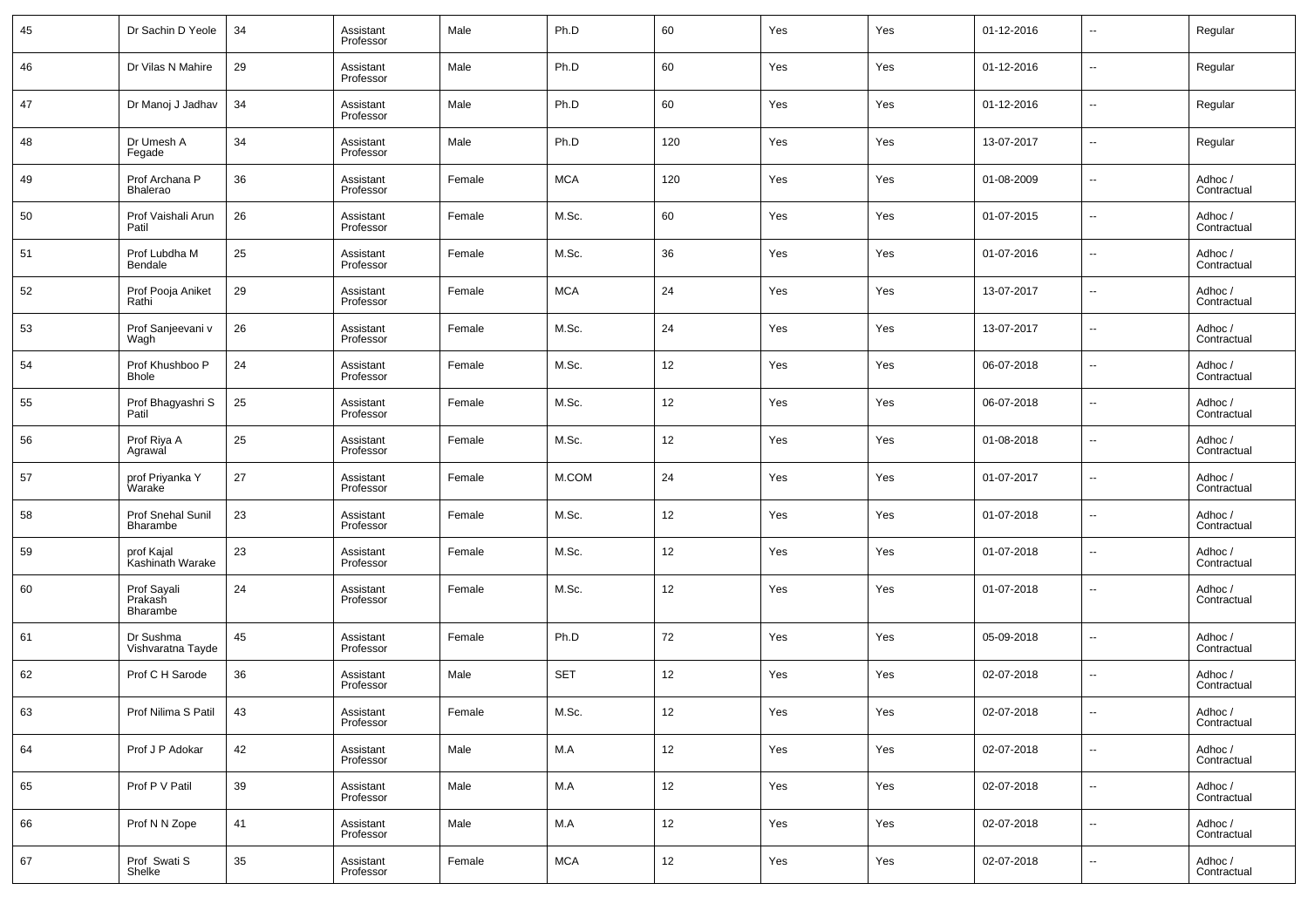| 68 | Prof Tejashri S<br>Zope         | 37 | Assistant<br>Professor | Female | M.Sc.      | 12 | Yes | Yes | 02-07-2018 | $\overline{\phantom{a}}$ | Adhoc /<br>Contractual |
|----|---------------------------------|----|------------------------|--------|------------|----|-----|-----|------------|--------------------------|------------------------|
| 69 | Prof P G Jadhav                 | 34 | Assistant<br>Professor | Male   | <b>SET</b> | 14 | Yes | Yes | 02-07-2018 | $\overline{\phantom{a}}$ | Adhoc /<br>Contractual |
| 70 | Prof Sangita R<br>Bhirud        | 33 | Assistant<br>Professor | Female | <b>SET</b> | 12 | Yes | Yes | 02-07-2018 | $\overline{\phantom{a}}$ | Adhoc /<br>Contractual |
| 71 | Prof A B Tayade                 | 43 | Assistant<br>Professor | Male   | M.A        | 12 | Yes | Yes | 02-07-2018 | $\overline{\phantom{a}}$ | Adhoc /<br>Contractual |
| 72 | Prof SK Tauseef<br>Ah Ab Razzak | 33 | Assistant<br>Professor | Male   | M.Sc.      | 12 | Yes | Yes | 02-07-2018 | $\overline{\phantom{a}}$ | Adhoc /<br>Contractual |
| 73 | Prof Jyoti P Jangle             | 32 | Assistant<br>Professor | Female | M.Sc.      | 12 | Yes | Yes | 02-07-2018 | $\overline{\phantom{a}}$ | Adhoc /<br>Contractual |
| 74 | Prof D N Borikar                | 30 | Assistant<br>Professor | Male   | M.Sc.      | 12 | Yes | Yes | 02-07-2018 | $\overline{\phantom{a}}$ | Adhoc /<br>Contractual |
| 75 | Prof Varsha G<br>Patil          | 31 | Assistant<br>Professor | Female | M.COM      | 12 | Yes | Yes | 02-07-2018 | $\overline{\phantom{a}}$ | Adhoc /<br>Contractual |
| 76 | Prof Rajashri S<br>Deshmukh     | 47 | Assistant<br>Professor | Female | M.A        | 12 | Yes | Yes | 02-07-2018 | $\overline{\phantom{a}}$ | Adhoc /<br>Contractual |
| 77 | Prof Sachin<br>Suresh Kolate    | 38 | Assistant<br>Professor | Male   | Ph.D       | 80 | Yes | Yes | 01-07-2014 | $\overline{\phantom{a}}$ | Adhoc /<br>Contractual |
| 78 | Dr Ajay D<br>Kshirsagar         | 34 | Assistant<br>Professor | Male   | Ph.D       | 48 | Yes | Yes | 01-07-2017 | $\overline{\phantom{a}}$ | Adhoc /<br>Contractual |
| 79 | Prof S P Patil                  | 34 | Assistant<br>Professor | Male   | M.Sc.      | 12 | Yes | Yes | 02-07-2018 | $\overline{\phantom{a}}$ | Adhoc /<br>Contractual |
| 80 | Prof P P Mahajan                | 34 | Assistant<br>Professor | Male   | <b>NET</b> | 12 | Yes | Yes | 02-07-2018 | $\overline{\phantom{a}}$ | Adhoc /<br>Contractual |
| 81 | Prof Kundan A<br>Tawade         | 28 | Assistant<br>Professor | Male   | M.A        | 12 | Yes | Yes | 02-07-2018 | $\overline{\phantom{a}}$ | Adhoc /<br>Contractual |
| 82 | Prof Snehal V<br>Chaudhari      | 28 | Assistant<br>Professor | Female | M.Sc.      | 12 | Yes | Yes | 02-07-2018 | $\overline{\phantom{a}}$ | Adhoc /<br>Contractual |
| 83 | Prof Jagruti D<br><b>Nehete</b> | 29 | Assistant<br>Professor | Female | M.Sc.      | 12 | Yes | Yes | 02-07-2018 | $\overline{\phantom{a}}$ | Adhoc /<br>Contractual |
| 84 | Prof Sachin S<br>Sonar          | 31 | Assistant<br>Professor | Male   | M.Sc.      | 24 | Yes | Yes | 02-07-2017 | $\overline{\phantom{a}}$ | Adhoc /<br>Contractual |
| 85 | Prof Snehal V<br>Kapse          | 27 | Assistant<br>Professor | Female | M.A        | 12 | Yes | Yes | 02-07-2018 | $\overline{\phantom{a}}$ | Adhoc /<br>Contractual |
| 86 | Prof Yogita A Patil             | 28 | Assistant<br>Professor | Female | M.Sc.      | 12 | Yes | Yes | 02-07-2018 | $\overline{\phantom{a}}$ | Adhoc /<br>Contractual |
| 87 | Prof Swati S<br>Warake          | 25 | Assistant<br>Professor | Female | M.Sc.      | 12 | Yes | Yes | 02-07-2018 | $\overline{\phantom{a}}$ | Adhoc /<br>Contractual |
| 88 | Prof Hemalata J<br>Patil        | 25 | Assistant<br>Professor | Female | M.Sc.      | 12 | Yes | Yes | 02-07-2018 | $\overline{\phantom{a}}$ | Adhoc /<br>Contractual |
| 89 | Prof Shubhangi D<br>Patil       | 24 | Assistant<br>Professor | Female | M.Sc.      | 12 | Yes | Yes | 02-07-2018 | ۰.                       | Adhoc /<br>Contractual |
| 90 | Prof Minal H<br>Waykole         | 23 | Assistant<br>Professor | Female | <b>MCA</b> | 12 | Yes | Yes | 02-07-2018 | $\overline{\phantom{a}}$ | Adhoc /<br>Contractual |